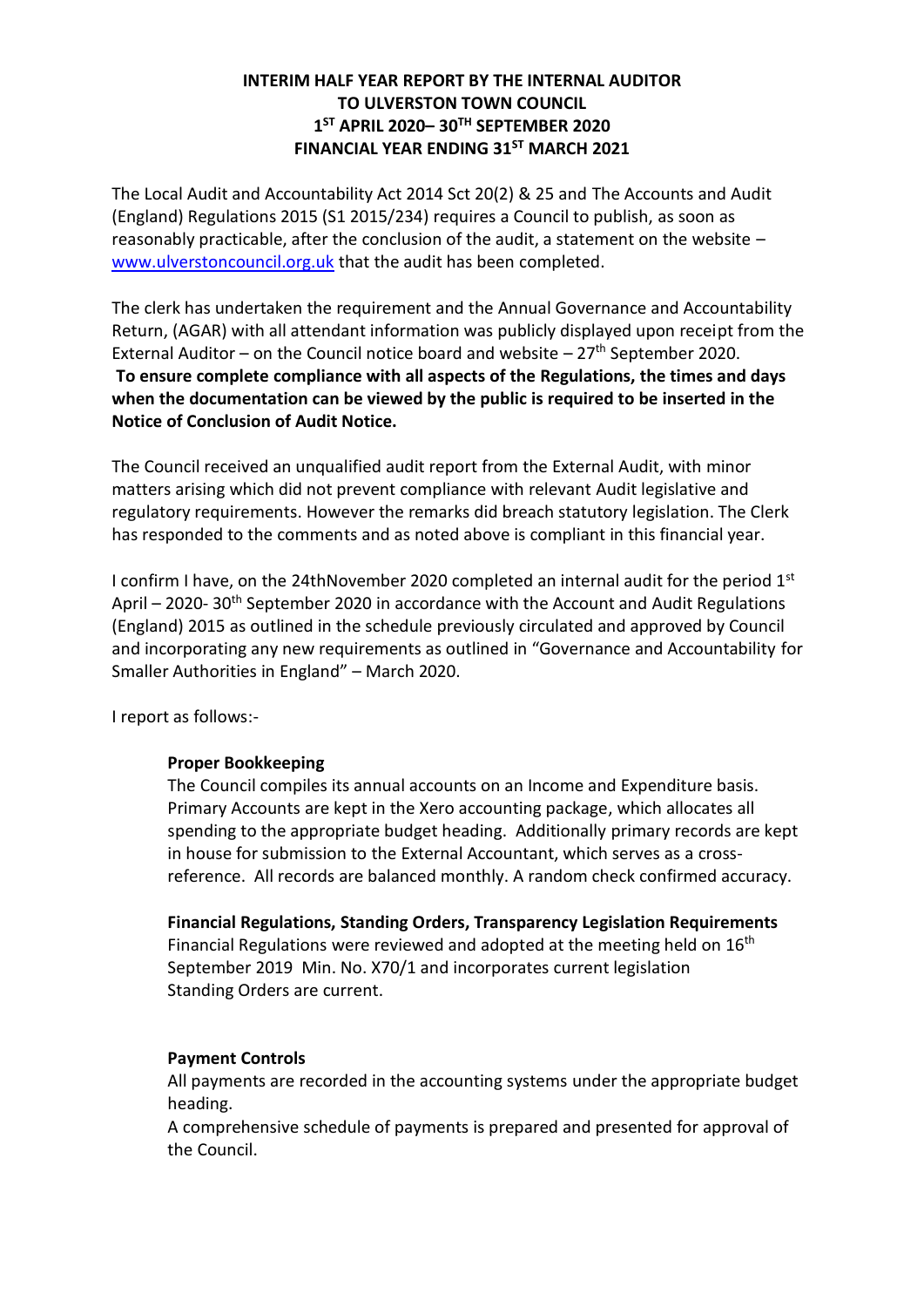# **Invoice Procedure – Competitive Tendering Procedures**

There is a clear audit trail to invoices and cheques and a sound system of internal Control is provided by the Clerk/RFO and verified by the signature of members and formal approval at meetings.

A random check was made on all expenditure incurred in the period 1<sup>st</sup> April 2020-30th September 2020

All had been competitively sourced and adhered to the principle of best value.

## **VAT**

Claims are submitted quarterly which facilitates the early return of repayments of VAT to the Council. Claims are up to date as at 30<sup>th</sup> September 2020 The sums for both quarters are reconciled by the accountant from the Xero records and are submitted by them to HMRC.

## **Sct 137 Grant Payments**

Ulverston Town Council is a General Power of Competence Council( GPC) and Sct 137 is not relevant as GPC is the "power of first resort"

### **Minutes**

These are correctly numbered and paginated and a master copy kept securely.

## **Risk Management and Documentation/Safeguarding Policy**

The risk assessment documentation is reviewed annually and evidence of review and adoption will be confirmed at the year-end audit.

### **Internal Financial Controls**

There is a clear audit trail from primary financial records . The Council actively monitors public money spends in response to RFO reports and subsequently authenticates documents.

### **Budget Control**

The budget is set in time to comply with the District Council's timetable. There is regular monitoring of the budget.

### **Cash Reserves**

It is a function of the Internal Audit to give an opinion on whether cash reserves are adequate or excessive as recommended by External Audit(i.e. a working balance of six to twelve months expenditure) Ulverston Town Council retains sufficient funds to fulfil budgeted obligations. The cash reserves include substantial earmarked funds for identified projects.

### **Income Controls**

Income from all sources is promptly banked and there are checks in place to segregate cash collection from the banking procedures.